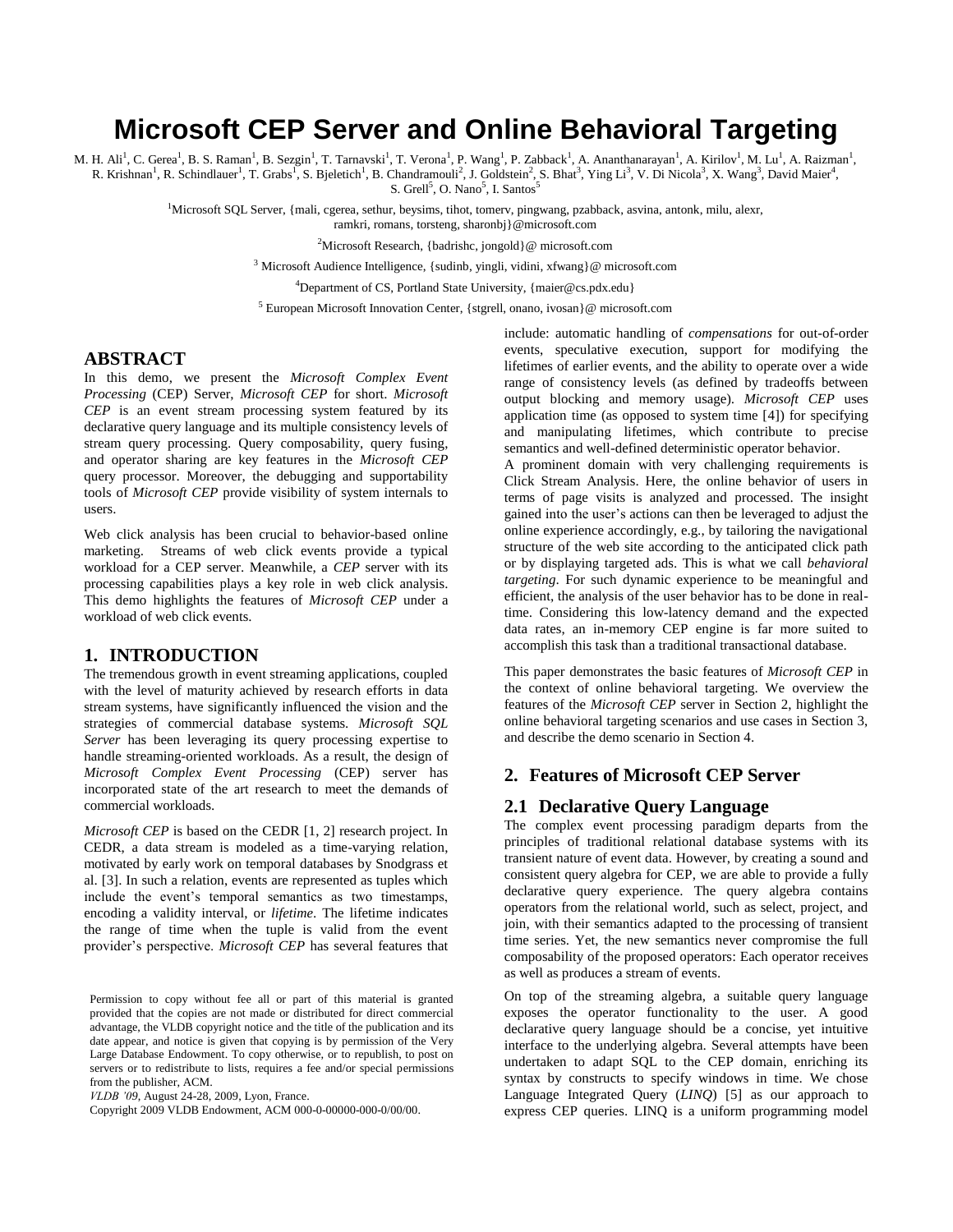for any kind of data that introduces queries as first class citizens in the *Microsoft .NET* framework.

## **2.2 Consistent Streaming through Time**

In this subsection, we discuss some details about the various unique properties of *Microsoft CEP*. The interested reader is referred to [2] for more details.

#### *2.2.1 Canonical History Table (CHT)*

This is the logical representation of a stream. Each entry in a CHT consists of a start time  $(V_s)$ , an end time  $(V_e)$ , and the payload. All times are application times, as opposed to system times. Table 1 shows an example CHT. This CHT could be derived by actual physical events which could be either new inserts or lifetime modifications of older events (e.g., *retractions*, where lifetime is shortened). For example, Table 2 shows one possible physical stream with an associated CHT shown in Table 1. Note that a retraction event includes the new valid end time of the modified event (V<sub>newe</sub>). *Microsoft CEP* operators are well-behaved in terms of their effect on the CHT. This makes our streaming algebra well-defined and deterministic, even when data arrives out of order.

**Table 1 – Example of a CHT**

|    | e | Payload |
|----|---|---------|
| E0 | J |         |
|    | O |         |

**Table 2 – Example of a physical stream**

| ID             | Type       | V, | $V_e$    | newe | Payload        |
|----------------|------------|----|----------|------|----------------|
| E0             | Insertion  |    | ∞        |      | P1             |
| E0             | Retraction |    | $\infty$ | 10   | P <sub>1</sub> |
| E <sub>0</sub> | Retraction |    | 10       |      | P1             |
| E1             | Insertion  |    |          |      | P٦             |

#### *2.2.2 Windowing Semantics*

*Microsoft CEP* borrows heavily from SQL to define semantics for each supported operator. One important difference from existing streaming systems is that windows in *Microsoft CEP* are associated with individual events instead of streams or operators. This approach removes the constraint that all events in a stream have the same lifetime. Each operator produces events with a span-based representation that indicates its lifetime. Windows are specified by a special stateless operator called *AlterLifetime*, that (for a time-based window of *w* time units) simply sets event end time  $(V_e)$  to be  $V_s + w$ .

#### *2.2.3 Navigating Consistency using Speculation* Two interesting aspects of processing can be varied:

- How long do we wait before providing a result based on an incoming event (blocking)?
- How long do we remember input state both for blocking and for providing necessary compensations once we unblock?

These variables lead to the spectrum of consistency levels described in Figure 1. Briefly, the diagonal corresponds to the line of zero speculation, which is supported by existing streaming systems. CEDR allows us to navigate to the lower part of the triangle, where we can reduce blocking by emitting speculative output and potentially correcting wrong answers later using lifetime changes and insertions.



Figure 1. Spectrum of possible consistency levels.

## **2.3 Query Reusability and Composability**

In *Microsoft CEP*, queries are declared through query templates. A query template is an XML representation of a query operator tree with generic endpoints for the input and the output streams. This XML representation is an intermediate format generated by the LINQ language interface and is consumed by the CEP query compiler. Query templates allow for flexible re-usability through their generic endpoints. Endpoints get bound to input/output adapters to connect event producers/consumers to the CEP query. The same query template can be used to instantiate multiple query instances. Each query instance has the same operator tree as in the template, yet, is bound to different streaming producers/consumers through different adapters.

Besides this re-use of templates, it is also possible to produce more complex queries by composing query templates. This is best explained using the intermediate XML representation of a CEP query template. This intermediate format represents a tree of individual operators (filters, projects, joins, etc) as nodes and streams as links. One of these nodes can be a query template reference. The CEP compiler expands this template reference and replaces it with the XML representation of the referenced query template (which in turn may contain other query template references). This is a very powerful way to produce complex data flow queries out of individually maintained (and testable) components. A query template reference can appear anywhere in the operator tree. The only requirement is that the input and output schemas of the referenced query template's endpoints match the ones expected by the referencing template.

Query template reference is a compile time query composability feature. However, the data-flow paradigm of CEP queries allows it very naturally to compose (connect) queries during run-time. The output stream of one query can serve as input to another query. If multiple queries are consuming the output from one producer query, the system will introduce a broadcast operator to replicate an output event to all consuming inputs.

## **2.4 Query Fusing and Operator Sharing**

By default, each operator in a query tree is implemented as an independent task by the *Microsoft CEP* runtime. Tasks exchange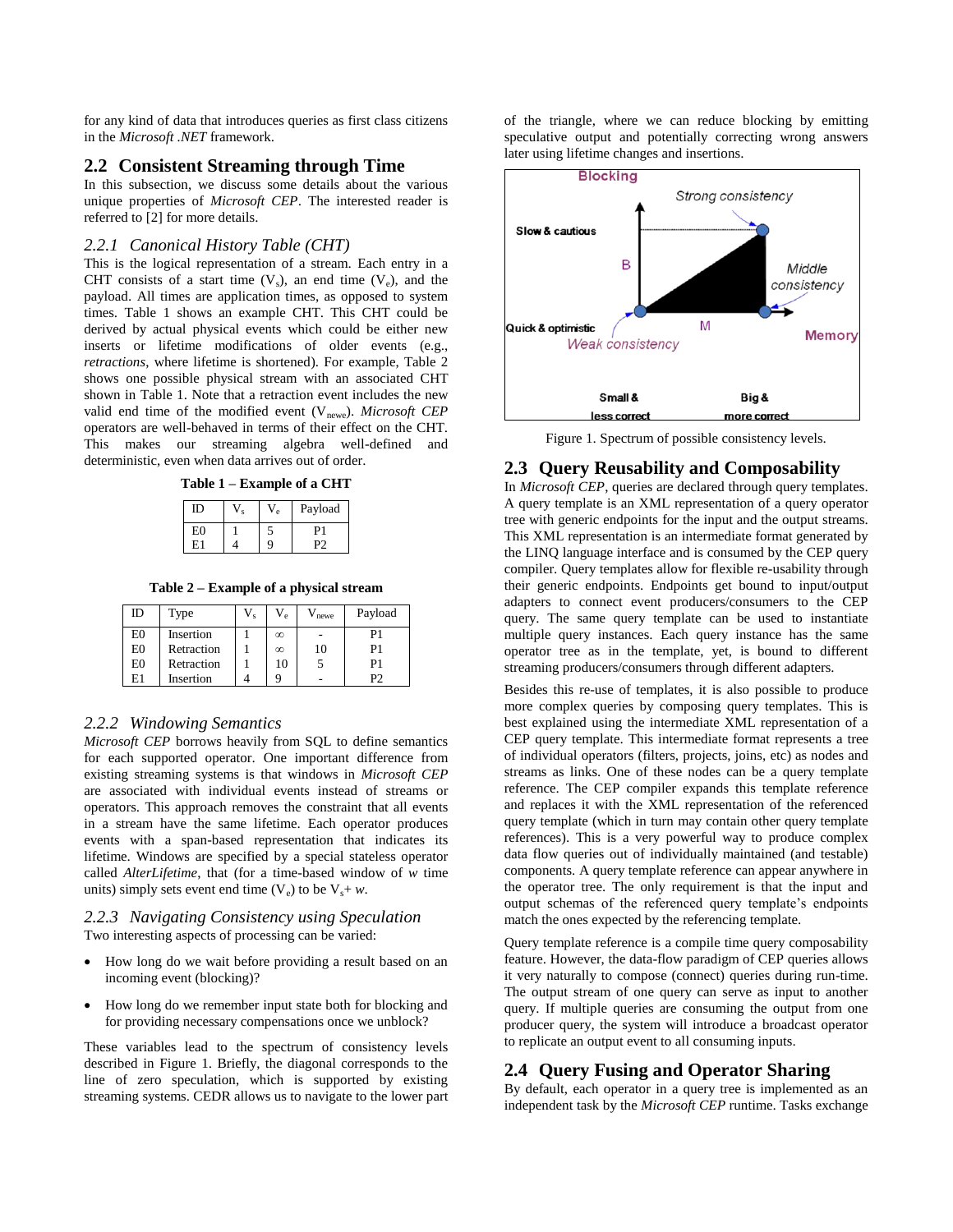data (events) through streams (i.e., queues of events) between tasks. This fine grained task model allows very flexible assignment of execution units (tasks) to CPU cores. The datastream model also enables distributed parallel execution of queries.

With an increasing number of operators and their intermediate streams, it becomes prohibitive to deploy every operator in a separate task. The overhead of task communication through streams can easily dominate the cost of evaluating individual operators. *Microsoft CEP* eliminates the communication overhead by fusing operators together. Two types of operator fusing are provided: vertical fusing and horizontal fusing.

*Vertical operator fusing* transparently replaces the stream between operators by direct function calls. If the optimizer decides to fuse a filter operator that is on top of another operator, the stream enqueue operation is transformed into a direct function call that evaluates the filter predicate directly. Therefore, both operators will execute in the same task and intermediate streams between the two operators are eliminated. Since, this type of fusing allows operators that are on top of each other to share execution tasks, it is referred to as *vertical fusing*.

*Horizontal operator fusing* is also possible if there are multiple queries that are based on the same query template. In this case, *Microsoft CEP* can decide to map identical operators from different queries to the same execution task. Whenever an operator of a horizontally fused query is scheduled to execute, the correct local operator state is associated with the task. Horizontal fusing is a form of virtualization that is similar to lightweight (fiber mode) scheduling.

Horizontal fusing can also be applied in cases where data streams are partitioned and for each partition the same operators are executed. In case of thousands or even millions of partitions it would be prohibitive to create this large a number of execution tasks. Instead, the compiler decides the number of execution tasks based on hardware properties (number of cores) and other cost-based criteria. Then, the compiler horizontally fuses multiple partitions.

Operator fusing (both vertical and horizontal fusing) is a costbased compiler decision. It is even conceivable to dynamically fuse/un-fuse operators during runtime when run-time statistics and the number of outstanding queries suggest this is advantageous.

# **2.5 Scalability**

In *Microsoft CEP*, scalability is a two-fold problem: (1) partitioning the incoming event streams as well as the standing queries across multiple CEP instances and (2) managing these instances. Partitioning introduces the opposite and complementary direction of the query fusing approach (presented in Section 2.4). While query fusing gathers many light weight queries into a single query, partitioning divides heavy workloads into smaller workloads for deployment on several CEP instances. *Microsoft CEP* provides two approaches for partitioning: *stream partitioning* and *query partitioning*.

*Stream partitioning* is achieved in *Microsoft CEP* through the "group-and-apply" operator that has the ability clone a query into multiple queries (of the same operator tree) such that each query operates on a portion of the stream. *Query partitioning* divides a query into multiple subqueries. Each subquery is deployed on an instance of *Microsoft CEP*. Operators across different CEP instances have the ability to communicate through streams that span machine boundaries.

Managing multiple *CEP* instances addresses the creation and the tear-down of an instance. Data replication and fail-over between instances are critical instance manageability features that trade off hardware cost versus high availability. Continuous load balancing across instances is crucial to the system's performance and is achieved through stream repartitioning (in case of partitioned streams) or operator migration across instances (in case of partitioned queries).

# **2.6 Debuggability and Supportability**

The nature of CEP queries brings new challenges to the debugging and supportability of live production systems with continuous queries. The uptime of continuous queries is very long compared to queries in traditional database systems. Richer support is needed to troubleshoot live systems where shutting down a query may be expensive. Also, stream producers and consumers are independent and work asynchronously. This asynchronous behavior results in non-determinism in the order of processing events. In such environments, traditional step-bystep debugging is less useful and often not practical. The extended uptime and the output non-determinism of CEP queries call for non-intrusive automated monitoring and diagnostics.

*Microsoft CEP* server exposes the state of the system through both point in time snapshots and streams of manageability events. Snapshots contain the per-query memory and CPU usage, latency, throughput, and other runtime statistics. They are used for ad-hoc troubleshooting and to gain instant visibility into the system. Meanwhile, the engine generates manageability streams of all noteworthy actions taken by the system  $-$  e.g., a query start, a query failure, an event entering the system, an event exiting from the system, stream overflow, etc. Reusing its own infrastructure, the system issues "monitoring" queries against manageability streams. These monitoring queries run continuously at the background of the CEP engine or probably on another CEP instance. The monitoring queries consume the manageability streams to continuously monitor user-issued queries for failures, performance problems, and other critical conditions. Building on this infrastructure, *Microsoft CEP* server provides a graphical tool for the inspection of event flow in a query as a means of debugging and performing root cause analysis of problems.

# **3. Online Behavioral Targeting**

Behavioral Targeting allows advertisers to deliver highly *relevant* ads to predefined sets of audience, resulting in enhanced advertising effect and optimized return on investment. It employs various user and content intelligence technologies to classify online users into audience segments according to their online activities. A critical factor for the relevance of an ad is *timeliness*, and ideally, being in *real-time* – i.e., presenting the ad while the user is *in the process* of a specific web experience (e.g., searching for a place to eat, booking a ticket, looking for a gift to purchase, and so on). The round-trip duration for this classification varies in most ad platforms - from hours to days.